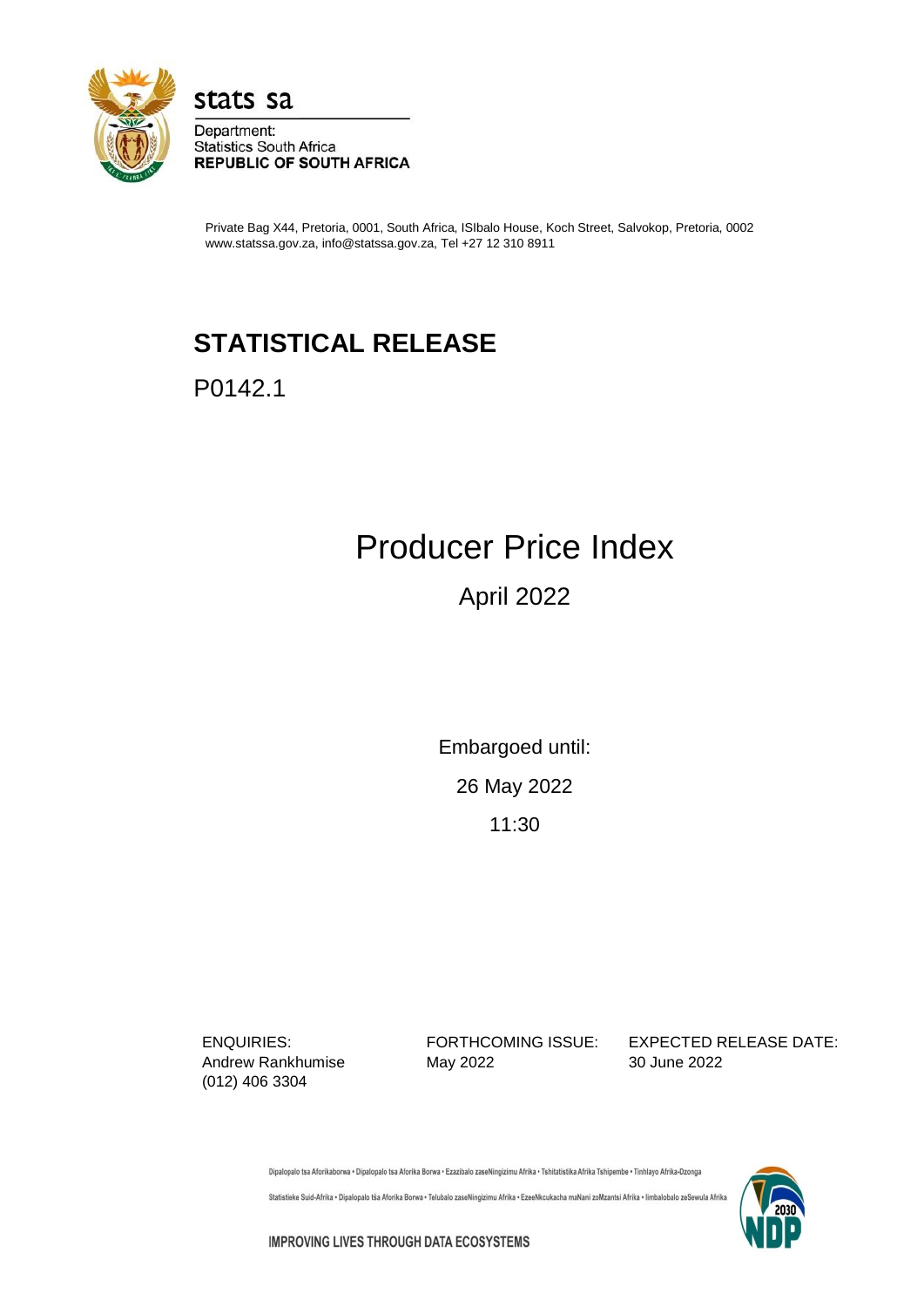#### **Contents**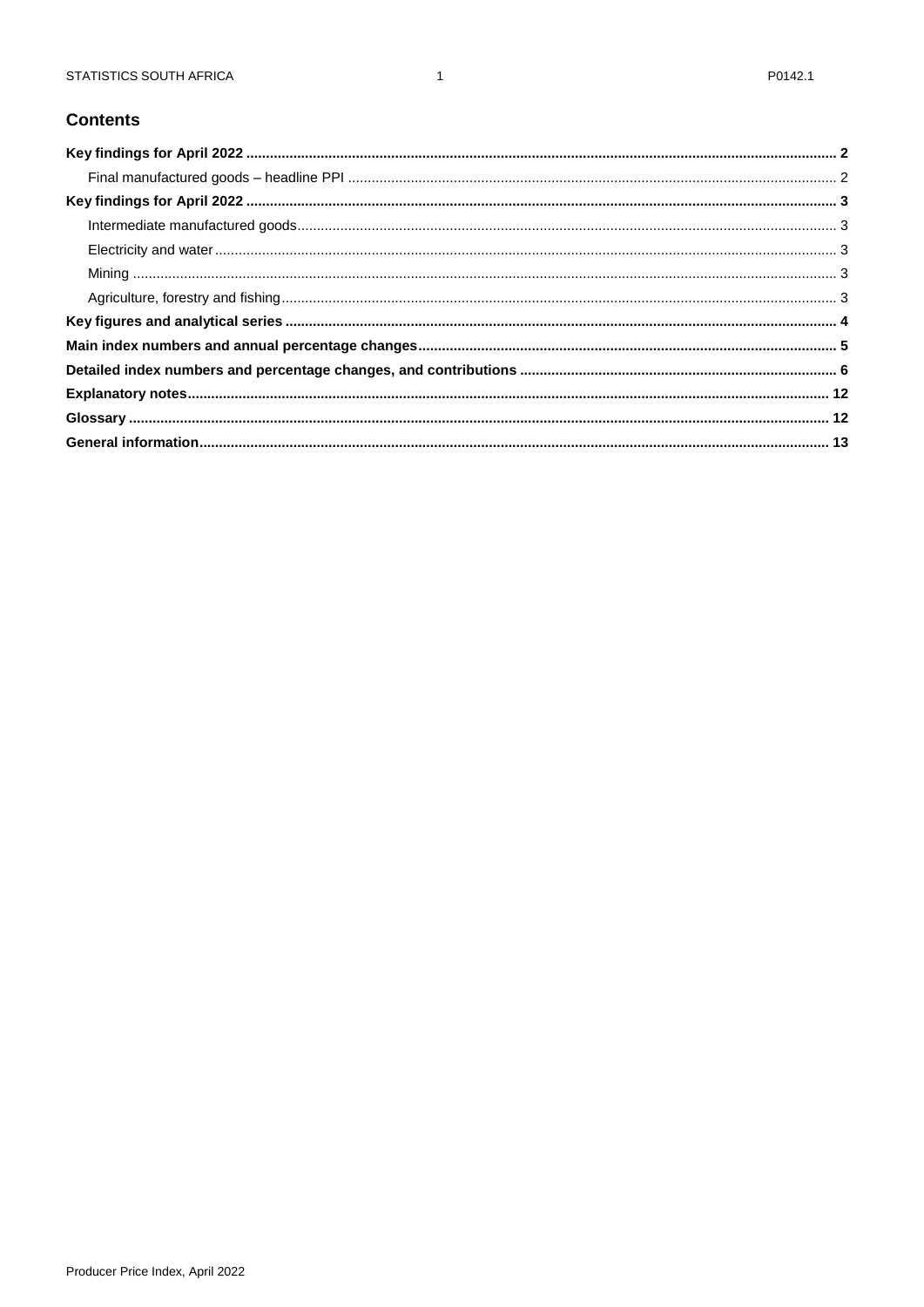#### <span id="page-2-0"></span>**Key findings for April 2022**

#### <span id="page-2-1"></span>**Final manufactured goods – headline PPI**

Annual producer price inflation (final manufacturing) was 13,1% in April 2022, up from 11,9% in March 2022. The producer price index increased by 1,8% month-on-month in April 2022.

The main contributors to the headline PPI annual inflation rate were coke, petroleum, chemical, rubber and plastic products; food products, beverages and tobacco products; and metals, machinery, equipment and computing equipment (Figure 1.2 on page 7).

- Coke, petroleum, chemical, rubber and plastic products increased by 28,4% year-on-year and contributed 6,9 percentage points.
- Food products, beverages and tobacco products increased by 8,3% year-on-year and contributed 2,2 percentage points.
- Metals, machinery, equipment and computing equipment increased by 14,1% year-on-year and contributed 2,1 percentage points.

The main contributor to the headline PPI monthly increase was coke, petroleum, chemical, rubber and plastic products, which increased by 4,4% month-on-month and contributed 1,2 percentage points (Figure 1.1 on page 7).

#### **Figure 1 - PPI headline index numbers and year-on-year rate of change**

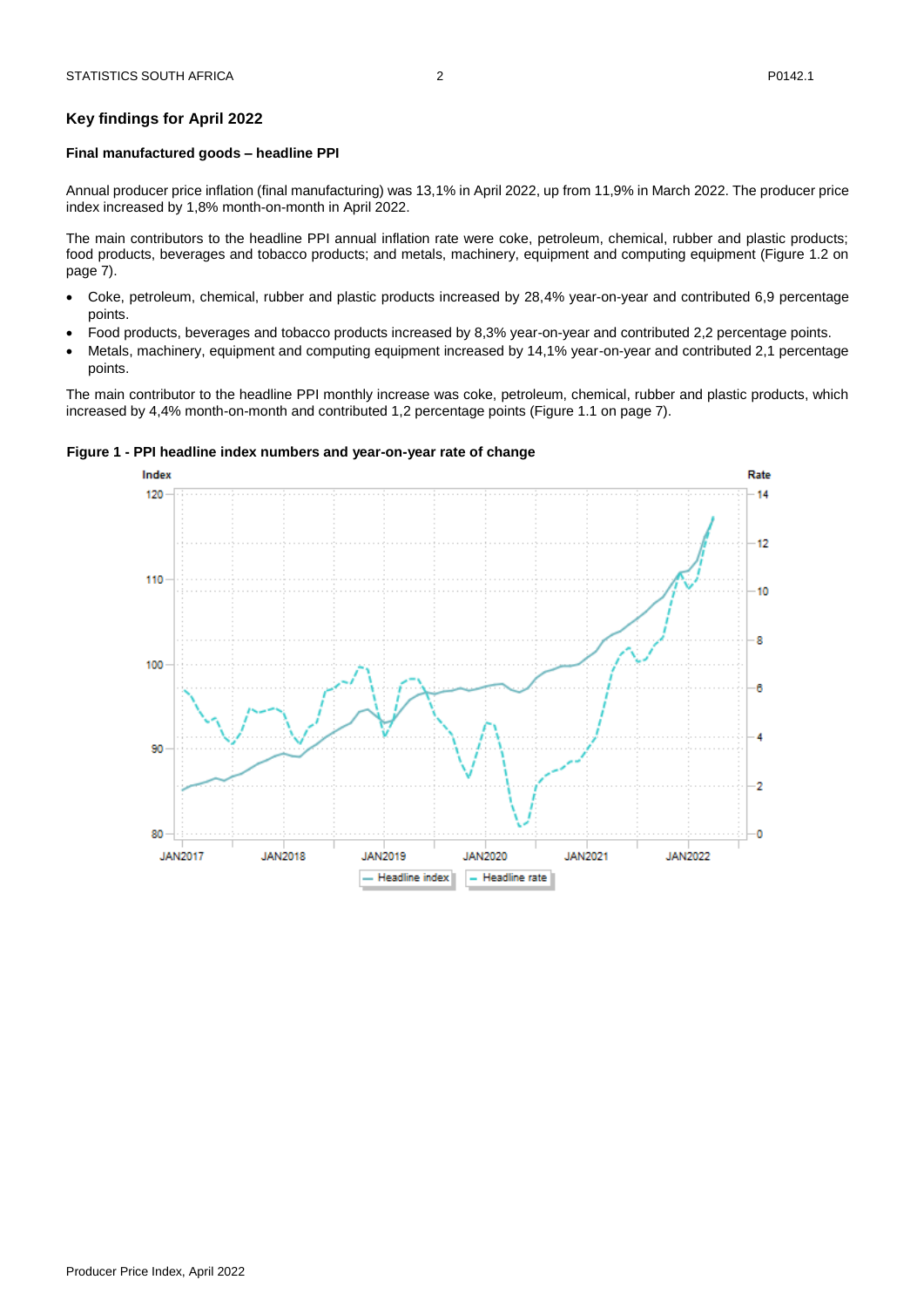#### <span id="page-3-1"></span><span id="page-3-0"></span>**Intermediate manufactured goods**

The annual percentage change in the PPI for intermediate manufactured goods was 17,6% in April 2022 (compared with 18,6% in March 2022). The index increased by 1,7% month-on-month.

The main contributors to the annual rate were basic and fabricated metals (10,5 percentage points), chemicals, rubber and plastic products (5,5 percentage points) and sawmilling and wood (1,8 percentage points) (Figure 2.2).

The main contributor to the monthly rate was basic and fabricated metals (1,1 percentage points) (Figure 2.1).

#### <span id="page-3-2"></span>**Electricity and water**

The annual percentage change in the PPI for electricity and water was 12,8% in April 2022 (compared with 13,8% in March 2022). The index increased by 3,6% month-on-month.

Electricity contributed 11,7 percentage points to the annual rate and water contributed 0,8 of a percentage point (Figure 3.2).

Electricity contributed 3,4 percentage points to the monthly rate and water contributed 0,2 of a percentage point (Figure 3.1).

#### <span id="page-3-3"></span>**Mining**

The annual percentage change in the PPI for mining was 10,9% in April 2022 (compared with 7,7% in March 2022). The index increased by 2,7% month-on-month.

The main contributors to the annual rate were coal and gas (8,8 percentage points), non-ferrous metal ores (1,7 percentage points) and gold and other metal ores (1,1 percentage points) (Figure 4.2).

The main contributors to the monthly rate were non-ferrous metal ores (2,1 percentage points) and coal and gas (0,7 of a percentage point) (Figure 4.1).

#### <span id="page-3-4"></span>**Agriculture, forestry and fishing**

The annual percentage change in the PPI for agriculture, forestry and fishing was 17,8% in April 2022 (compared with 14,9% in March 2022). The index increased by 2,2% month-on-month.

The main contributor to the annual rate was agriculture (16,4 percentage points) (Figure 5.2).

The main contributor to the monthly rate was agriculture (1,5 percentage points) (Figure 5.1).

**Risenga Maluleke Statistician-General**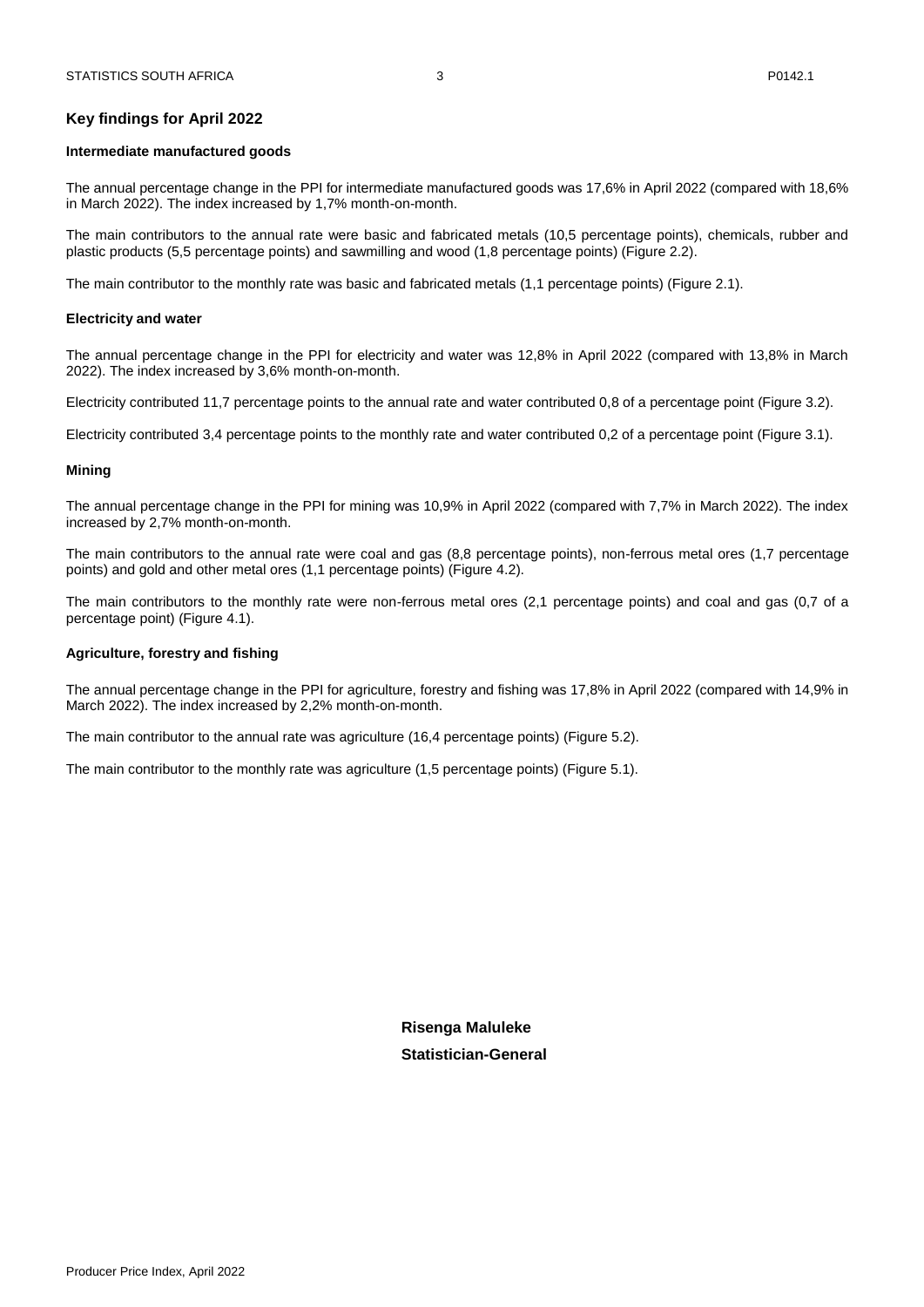### <span id="page-4-0"></span>**Key figures and analytical series**

#### **Table A - Key figures**

|                                   | Weight |          | Index (Dec 2020=100) | Percentage change |                             |                             |
|-----------------------------------|--------|----------|----------------------|-------------------|-----------------------------|-----------------------------|
| <b>Product</b>                    |        | Apr 2021 | Mar 2022             | Apr 2022          | Apr 2022<br>vs.<br>Mar 2022 | Apr 2022<br>vs.<br>Apr 2021 |
| Final manufactured goods          | 100,00 | 103.5    | 115.0                | 117.1             | 1,8                         | 13,1                        |
| Intermediate manufactured goods   | 100,00 | 108.1    | 125.0                | 127.1             | 1,7                         | 17,6                        |
| <b>Electricity and water</b>      | 100,00 | 105.2    | 114.6                | 118.7             | 3,6                         | 12,8                        |
| Mining                            | 100,00 | 111.5    | 120.4                | 123.7             | 2,7                         | 10,9                        |
| Agriculture, forestry and fishing | 100,00 | 96,8     | 111.6                | 114.0             | 2,2                         | 17,8                        |

#### **Table B - Analytical series**

|                                                        | Weight |          | Index (Dec 2020=100) |          | Percentage change           |                             |  |
|--------------------------------------------------------|--------|----------|----------------------|----------|-----------------------------|-----------------------------|--|
| <b>Product</b>                                         |        | Apr 2021 | Mar 2022             | Apr 2022 | Apr 2022<br>vs.<br>Mar 2022 | Apr 2022<br>vs.<br>Apr 2021 |  |
| Final manufactured goods excluding petroleum products  | 87.66  | 102.0    | 110.8                | 112.0    | 1.1                         | 9,8                         |  |
| Final manufactured goods excluding food                | 83.36  | 104.0    | 116.7                | 118.7    | 1.7                         | 14.1                        |  |
| Intermediate manufactured goods excluding basic metals | 80.86  | 107.0    | 120.2                | 121.7    | 1.2                         | 13.7                        |  |
| Mining excluding precious metals and stones            | 77.73  | 116.5    | 126.6                | 131.7    | 4.0                         | 13,0                        |  |
| <b>Precious metals and stones</b>                      | 22.27  | 98,6     | 100.3                | 97,1     | $-3,2$                      | $-1.5$                      |  |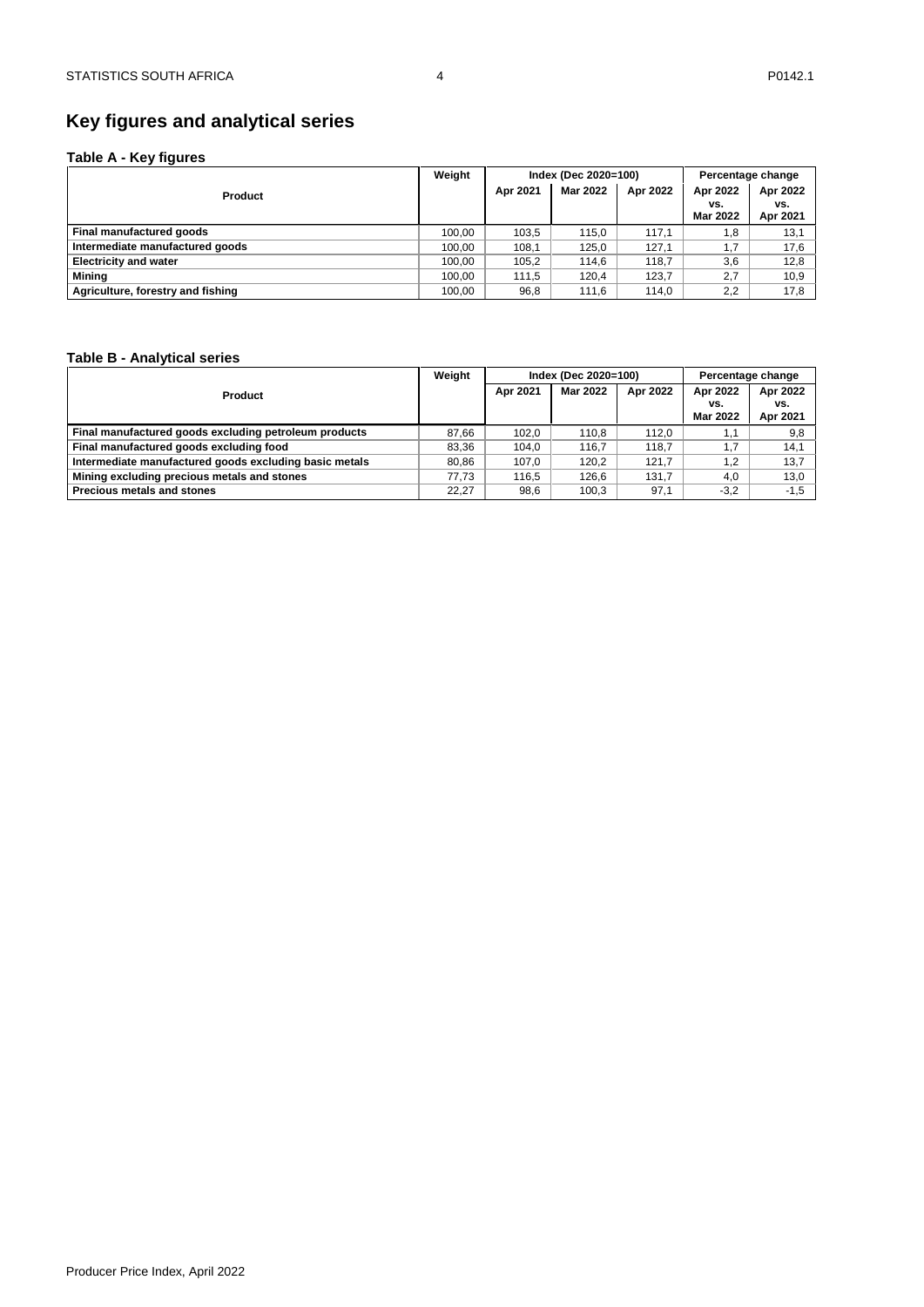#### <span id="page-5-0"></span>**Table C - Main index numbers (Dec 2020=100)**

#### **Table C1 - Final manufactured goods**

|      | Year and type | Jan   | Feb   | Mar   | Apr   | Mav       | Jun       | Jul       | Aug       | Sep       | Oct       | Nov       | Dec       | Average   |
|------|---------------|-------|-------|-------|-------|-----------|-----------|-----------|-----------|-----------|-----------|-----------|-----------|-----------|
| 2018 | Index         | 89.5  | 89.2  | 89.1  | 90.0  | 90.6      | 91.4      | 92.0      | 92.6      | 93.1      | 94.4      | 94.7      | 93,9      | 91.7      |
|      | Rate          | 5,1   | 4,2   | 3,7   | 4,4   | 4.6       | 5,9       | 6.1       | 6,3       | 6.2       | 6.9       | 6.8       | 5,2       | 5.5       |
| 2019 | Index         | 93,1  | 93,4  | 94.6  | 95.8  | 96.4      | 96.7      | 96,5      | 96,8      | 96,9      | 97,2      | 96,9      | 97,1      | 96,0      |
|      | Rate          | 4.1   | 4.7   | 6,2   | 6.5   | 6.4       | 5,8       | 4,9       | 4.5       | 4.1       | 3,0       | 2.3       | 3,4       | 4.6       |
| 2020 | Index         | 97.4  | 97.6  | 97.7  | 97.0  | 96.7      | 97.2      | 98,4      | 99.1      | 99.4      | 99,8      | 99.8      | 100.0     | 98,3      |
|      | Rate          | 4,6   | 4,5   | 3.3   | 1,2   | 0.4       | 0,5       | 1,9       | 2.4       | 2.5       | 2.7       | 3.0       | 3,0       | 2.6       |
| 2021 | Index         | 100,8 | 101.5 | 102.8 | 103.5 | 103.9     | 104.7     | 105,4     | 106,2     | 107.2     | 107.9     | 109.4     | 110.8     | 105,3     |
|      | Rate          | 3.5   | 4.0   | 5.2   | 6,7   | 7.4       | 7,7       | 7.1       | 7,2       | 7.8       | 8,1       | 9,6       | 10,8      | 7.1       |
| 2022 | Index         | 111.0 | 112.2 | 115.0 | 117.1 | $\cdot$ . | $\cdot$ . | $\cdots$  | $\cdot$ . | $\cdot$ . | $\cdot$ . | $\cdot$ . | $\cdot$ . | $\ddotsc$ |
|      | Rate          | 10,1  | 10,5  | 11,9  | 13,1  |           | $\cdot$ . | $\cdot$ . | $\cdot$ . | $\cdot$ . | $\cdot$ . | $\cdot$ . | $\cdot$ . | $\cdot$ . |

#### **Table C2 - Intermediate manufactured goods**

|      | Year and type | Jan   | <b>Feb</b> | Mar    | Apr   | May       | Jun       | Jul       | Aug       | Sep       | Oct       | Nov       | Dec       | Average   |
|------|---------------|-------|------------|--------|-------|-----------|-----------|-----------|-----------|-----------|-----------|-----------|-----------|-----------|
| 2018 | Index         | 90,2  | 89.8       | 89.2   | 89.7  | 90,1      | 92.1      | 93,4      | 94,0      | 95.7      | 96.7      | 96.2      | 95,0      | 92,7      |
|      | Rate          | 1.5   | 0,4        | $-1,3$ | 0.1   | 0.2       | 3.1       | 5.5       | 5.9       | 7.7       | 7.4       | 6.0       | 5.0       | 3.5       |
| 2019 | Index         | 93,6  | 93,3       | 94.8   | 95.8  | 95,9      | 96,2      | 95,0      | 95,8      | 96,1      | 96,1      | 95.2      | 93,6      | 95,1      |
|      | Rate          | 3.8   | 3,9        | 6.3    | 6.7   | 6.4       | 4.5       | 1.7       | 1.9       | 0.5       | $-0.6$    | $-1.1$    | $-1,5$    | 2.6       |
| 2020 | Index         | 94,3  | 95,0       | 94,8   | 97,0  | 97.5      | 97,5      | 97,3      | 98,9      | 99,0      | 99,4      | 99,1      | 100,0     | 97,5      |
|      | Rate          | 0,7   | 1,8        | 0.0    | 1,3   | 1.7       | 1,4       | 2.4       | 3,2       | 3.0       | 3,5       | 4.1       | 6,8       | 2.5       |
| 2021 | Index         | 102.4 | 104.4      | 105,4  | 108.1 | 112.3     | 113.5     | 14.4      | 116.4     | 118.3     | 119.7     | 122.0     | 123,1     | 113.3     |
|      | Rate          | 8.6   | 9.9        | 11.2   | 11.4  | 15,2      | 16,4      | 17.6      | 17,7      | 19.5      | 20,4      | 23,1      | 23,1      | 16,2      |
| 2022 | Index         | 123,9 | 124.5      | 125,0  | 127,1 | $\cdot$   | $\cdot$ . | $\cdot$ . | $\cdot$ . | $\cdot$ . | $\cdot$ . | $\cdot$ . | $\cdot$ . | $\cdot$ . |
|      | Rate          | 21.0  | 19,3       | 18.6   | 17.6  | $\cdot$ . |           | $\cdots$  |           |           |           | $\cdot$ . | $\cdots$  |           |

#### **Table C3 - Electricity and water**

|      | Year and type | Jan   | Feb   | Mar   | Apr   | May      | Jun       | Jul       | Aug       | Sep       | Oct   | Nov       | <b>Dec</b> | Average   |
|------|---------------|-------|-------|-------|-------|----------|-----------|-----------|-----------|-----------|-------|-----------|------------|-----------|
| 2018 | Index         | 76,3  | 77,3  | 76,7  | 78,3  | 78.5     | 104,5     | 13,3      | 12.5      | 86,4      | 82,3  | 82,3      | 81,2       | 87,5      |
|      | Rate          | 3.0   | 3.5   | 3.5   | 4.9   | 4.5      | 3.4       | 7.8       | 6,5       | 4,8       | 7.4   | 7.2       | 7.7        | 5.4       |
| 2019 | Index         | 80,5  | 83.2  | 81,3  | 86,0  | 86,1     | 114.2     | 129.7     | 128.5     | 101.1     | 93,3  | 93,3      | 92,4       | 97.5      |
|      | Rate          | 5.5   | 7.5   | 5.9   | 9.8   | 9.8      | 9.3       | 14.5      | 14.3      | 17.1      | 13.4  | 13.4      | 13.8       | 11.4      |
| 2020 | Index         | 91.0  | 93.2  | 93.4  | 99,3  | 98.2     | 130.0     | 140.2     | 137.1     | 105.5     | 100.4 | 100.4     | 100.0      | 107.4     |
|      | Rate          | 13,0  | 12.1  | 15,0  | 15,5  | 14,0     | 13,8      | 8.1       | 6.7       | 4,3       | 7.7   | 7.7       | 8,2        | 10,3      |
| 2021 | Index         | 98,9  | 101,8 | 100.7 | 105,2 | 106.9    | 143.6     | 159.7     | 161.1     | 130,1     | 114,9 | 117.2     | 115.4      | 121,3     |
|      | Rate          | 8.7   | 9.2   | 7.8   | 5.9   | 8,9      | 10,5      | 13,9      | 17,5      | 23,3      | 14,4  | 16.7      | 15,4       | 12.9      |
| 2022 | Index         | 114.8 | 14.9  | 114,6 | 118.7 | $\cdots$ | $\cdot$ . | $\cdot$ . | $\cdot$ . | $\cdot$ . |       | $\cdot$ . | $\cdot$ .  |           |
|      | Rate          | 16,1  | 12,9  | 13,8  | 12,8  |          |           | $\ddotsc$ | $\cdot$ . |           |       | $\cdot$ . | $\cdot$ .  | $\ddotsc$ |

#### **Table C4 - Mining**

|      | Year and type | Jan    | Feb    | Mar    | Apr    | May       | Jun      | Jul       | Aug       | Sep   | Oct       | Nov       | Dec   | Average   |
|------|---------------|--------|--------|--------|--------|-----------|----------|-----------|-----------|-------|-----------|-----------|-------|-----------|
| 2018 | Index         | 59,6   | 59.0   | 57.1   | 57.7   | 58,9      | 61,5     | 62,6      | 63,2      | 65,4  | 66,2      | 65,3      | 64,2  | 61.7      |
|      | Rate          | $-0,1$ | $-4.3$ | $-3.1$ | $-2.6$ | 3.5       | 8,0      | 9.6       | 6,3       | 0.9   | 5.6       | 4.8       | 6,0   | 2.9       |
| 2019 | Index         | 64.2   | 65.3   | 68.6   | 69.9   | 69,6      | 70,5     | 72.5      | 77.2      | 75.4  | 78,0      | 78.9      | 79,8  | 72,5      |
|      | Rate          | 7.7    | 10.6   | 20,2   | 21,1   | 18,1      | 14,6     | 15,7      | 22,2      | 15.2  | 17,7      | 20,8      | 24,2  | 17.4      |
| 2020 | Index         | 84.9   | 97.3   | 97.9   | 100.6  | 89.2      | 88.8     | 93.9      | 97.7      | 102.8 | 100.9     | 98.2      | 100.0 | 96,0      |
|      | Rate          | 32,2   | 49.0   | 42.6   | 43.9   | 28,2      | 26,0     | 29,6      | 26,6      | 36.4  | 29,5      | 24.5      | 25,3  | 32,5      |
| 2021 | Index         | 104.3  | 108.5  | 111.8  | 111,5  | 108,6     | 107,1    | 108,3     | 108,4     | 104.9 | 105,7     | 105,1     | 105,9 | 107.5     |
|      | Rate          | 22,9   | 11.5   | 14.2   | 10.8   | 21.7      | 20,6     | 15,3      | 11,0      | 2.0   | 4,8       | 7.0       | 5,9   | 12,0      |
| 2022 | Index         | 111.0  | 115.4  | 120.4  | 123,7  | $\cdot$ . | $\cdots$ | $\cdot$ . | $\ddotsc$ |       | $\cdot$ . | $\cdot$ . |       | $\ddotsc$ |
|      | Rate          | 6,4    | 6,4    | 7,7    | 10,9   | $\ddotsc$ | $\cdots$ | $\cdot$ . |           |       |           | $\cdot$ . |       |           |

#### **Table C5 - Agriculture, forestry and fishing**

|      | Year and type | Jan    | Feb    | Mar    | ∼<br>Apr | May       | Jun       | Jul       | Aug       | Sep       | Oct    | Nov       | <b>Dec</b> | Average   |
|------|---------------|--------|--------|--------|----------|-----------|-----------|-----------|-----------|-----------|--------|-----------|------------|-----------|
| 2018 | Index         | 94,9   | 93,4   | 89,2   | 87,0     | 88,9      | 88,6      | 88,8      | 88,7      | 89,7      | 90,0   | 90,4      | 92,2       | 90,2      |
|      | Rate          | 8,7    | 5,7    | 3,9    | 0.4      | 2,6       | 2,3       | 0.8       | 2,0       | 0.9       | $-1,4$ | $-4.6$    | $-3,9$     | 1.4       |
| 2019 | Index         | 92,0   | 91,4   | 88,8   | 87,3     | 86,2      | 86,8      | 87,8      | 86,6      | 86,0      | 88,6   | 89,4      | 91,6       | 88,5      |
|      | Rate          | $-3,0$ | $-2,2$ | $-0.4$ | 0.3      | $-3.0$    | $-1,9$    | $-1,1$    | $-2,4$    | $-4.1$    | $-1,6$ | $-1.1$    | $-0,6$     | $-1,8$    |
| 2020 | Index         | 91,2   | 90,4   | 90,6   | 90,4     | 88,6      | 87,8      | 90,0      | 92,2      | 93,0      | 98,1   | 100.1     | 100,0      | 92,7      |
|      | Rate          | $-0,9$ | $-1,1$ | 2.0    | 3,5      | 2.8       | 1.1       | 2.5       | 6,5       | 8.1       | 10,8   | 12.0      | 9,1        | 4.7       |
| 2021 | Index         | 101,5  | 99,4   | 97,1   | 96,8     | 96,9      | 99,5      | 100,2     | 100,1     | 101.9     | 106,5  | 107.3     | 108.4      | 101,3     |
|      | Rate          | 11.3   | 10.0   | 7.2    | 7.1      | 9,4       | 13,3      | 11.3      | 8,6       | 9,6       | 8,6    | 7.2       | 8,4        | 9,3       |
| 2022 | Index         | 108,5  | 107.4  | 111.6  | 114,0    | $\sim$    | $\cdot$ . | $\cdots$  | $\cdot$ . | $\cdot$ . |        | $\cdot$ . | $\cdot$ .  | $\ddotsc$ |
|      | Rate          | 6,9    | 8,0    | 14,9   | 17,8     | $\cdot$ . | $\cdot$ . | $\cdot$ . |           | $\cdot$ . |        |           |            | $\ddotsc$ |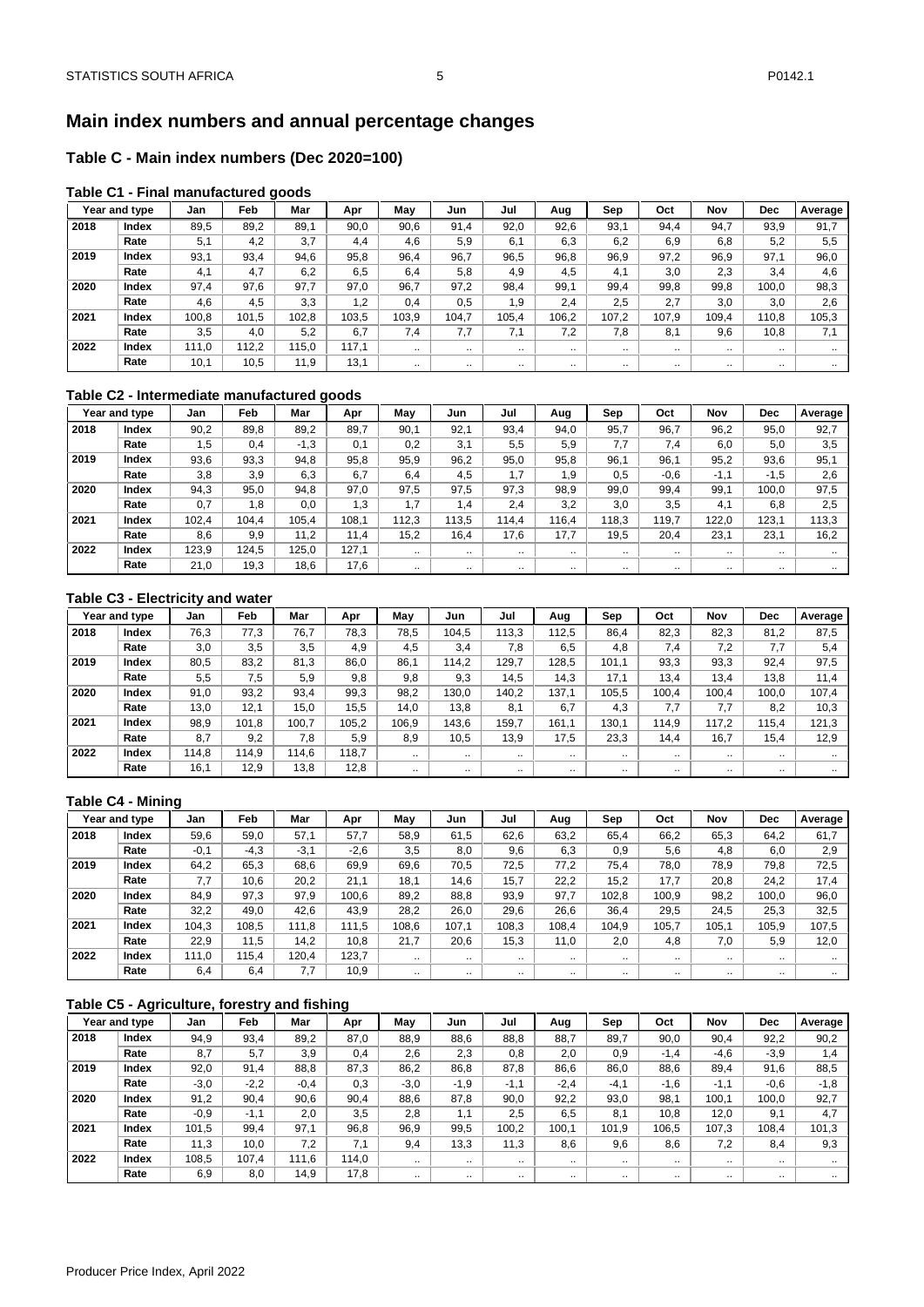#### <span id="page-6-0"></span>**Detailed index numbers and percentage changes, and contributions**

#### **Table 1 - PPI for final manufactured goods**

|                                                                               |                                                     |                             | Weight |          | Index (Dec 2020=100) |          | Percentage change |          |
|-------------------------------------------------------------------------------|-----------------------------------------------------|-----------------------------|--------|----------|----------------------|----------|-------------------|----------|
|                                                                               | Product                                             |                             |        | Apr 2021 | <b>Mar 2022</b>      | Apr 2022 | Apr 2022          | Apr 2022 |
|                                                                               |                                                     |                             |        |          |                      |          | VS.               | VS.      |
|                                                                               |                                                     |                             |        |          |                      |          | <b>Mar 2022</b>   | Apr 2021 |
| <b>Final manufactured</b>                                                     |                                                     |                             |        |          |                      |          |                   |          |
| goods                                                                         |                                                     |                             | 100,00 | 103,5    | 115,0                | 117,1    | 1,8               | 13,1     |
| Food products,                                                                |                                                     |                             |        |          |                      |          |                   |          |
| beverages and<br>tobacco products                                             |                                                     |                             | 26,65  | 102,4    | 109,5                | 110,9    | 1,3               | 8,3      |
| Food products                                                                 |                                                     |                             | 16,64  | 102,4    | 110,3                | 112,5    | 2,0               | 9,9      |
|                                                                               | Meat, fish, fruit,                                  |                             | 3,78   | 103,2    | 116,0                | 119,4    | 2,9               | 15,7     |
|                                                                               | vegetables, oils and                                | <b>Meat and meat</b>        |        |          |                      |          |                   |          |
|                                                                               | fats                                                | products                    | 1,97   | 100,9    | 109,6                | 112,3    | 2,5               | 11,3     |
|                                                                               |                                                     | Fish and fish products      | 0,35   | 102,4    | 111,6                | 111,6    | 0,0               | 9,0      |
|                                                                               |                                                     | <b>Fruit and vegetables</b> | 0,96   | 101,7    | 107,7                | 108,3    | 0,6               | 6,5      |
|                                                                               |                                                     | Oils and fats               | 0,50   | 121,7    | 166,0                | 179,7    | 8,3               | 47,7     |
|                                                                               | Dairy products                                      |                             | 1,66   | 105,2    | 113,6                | 115,2    | 1,4               | 9,5      |
|                                                                               | Grain mill products,                                |                             | 1,98   | 103,0    | 110,7                | 113,9    | 2,9               | 10,6     |
|                                                                               | starches and starch                                 | <b>Grain mill products</b>  | 1,00   | 100,0    | 109,7                | 113,0    | 3,0               | 13,0     |
|                                                                               | products, and animal                                | Starches, starch            |        |          |                      |          |                   |          |
|                                                                               | feeds                                               | products and animal         |        |          |                      |          |                   |          |
|                                                                               |                                                     | feeds                       | 0,98   | 108,3    | 113,1                | 116,2    | 2,7               | 7,3      |
|                                                                               | Other food products                                 |                             | 9,23   | 101,0    | 106,3                | 108,0    | 1,6               | 6,9      |
|                                                                               |                                                     | <b>Bakery products</b>      | 3,11   | 100,6    | 104,1                | 104,4    | 0,3               | 3,8      |
|                                                                               |                                                     | Sugar                       | 1,41   | 102,4    | 111,3                | 111,9    | 0,5               | 9,3      |
|                                                                               |                                                     | Other food                  | 4,71   | 101,0    | 106,9                | 109,9    | 2,8               | 8,8      |
| <b>Beverages</b>                                                              |                                                     |                             | 7,90   | 101,8    | 105,5                | 105,5    | 0,0               | 3,6      |
| <b>Tobacco products</b>                                                       |                                                     |                             | 2,11   | 105,4    | 110,7                | 110,7    | 0,0               | 5,0      |
| Textiles, clothing and                                                        |                                                     |                             | 6,09   | 102,6    | 105,9                | 107,3    | 1,3               | 4,6      |
| footwear                                                                      | <b>Textiles</b>                                     |                             | 1,61   | 101,6    | 103,5                | 103,5    | 0,0               | 1,9      |
|                                                                               | Clothing                                            |                             | 4,02   | 102,7    | 106,3                | 108,5    | 2,1               | 5,6      |
|                                                                               | Footwear                                            |                             | 0,46   | 103,9    | 108,1                | 108,1    | 0,0               | 4,0      |
| Paper and printed                                                             |                                                     |                             |        |          |                      |          |                   |          |
| products                                                                      |                                                     |                             | 8,89   | 100,3    | 107,2                | 107,6    | 0,4               | 7,3      |
| Coke, petroleum,                                                              |                                                     |                             | 22,92  | 110,3    | 135,6                | 141,6    | 4,4               | 28,4     |
| chemical, rubber and<br>plastic products                                      | Coal and petroleum                                  |                             | 12,56  | 119,3    | 154,5                | 162,5    | 5,2               | 36,2     |
|                                                                               | products                                            | Petrol                      | 4,34   | 123,3    | 158,3                | 161,0    | 1,7               | 30,6     |
|                                                                               |                                                     | <b>Diesel</b>               | 4,46   | 119,0    | 158,4                | 171,7    | 8,4               | 44,3     |
|                                                                               |                                                     | Other                       | 3,76   | 115,4    | 146,1                | 154,0    | 5,4               | 33,4     |
|                                                                               | <b>Chemical products</b>                            |                             | 7,87   | 101,4    | 118,2                | 122,3    | 3,5               | 20,6     |
|                                                                               | <b>Rubber and plastic</b><br>products               |                             | 2,48   | 104,8    | 119,3                | 122,1    | 2,3               | 16,5     |
| Non-metallic mineral                                                          |                                                     |                             |        |          |                      |          |                   |          |
| products                                                                      |                                                     |                             | 3,16   | 102,4    | 107,6                | 106,7    | $-0,8$            | 4,2      |
| Metals, machinery,<br>equipment and                                           | <b>Structural and</b>                               |                             | 14,63  | 103,4    | 116,1                | 118,0    | 1,6               | 14,1     |
| computing equipment                                                           | fabricated metal                                    |                             |        |          |                      |          |                   |          |
|                                                                               | products                                            |                             | 6,02   | 106,2    | 119,2                | 124,7    | 4,6               | 17,4     |
|                                                                               | <b>General and special</b><br>purpose machinery     |                             | 7,02   | 100,6    | 114,0                | 114,2    | 0,2               | 13,5     |
|                                                                               | <b>Household appliances</b><br>and office machinery |                             | 1,58   | 102,5    | 111,8                | 107,3    | $-4,0$            | 4,7      |
| <b>Electrical machinery</b><br>and communication<br>and metering<br>equipment |                                                     |                             | 3,83   | 101,5    | 105,4                | 105,9    | 0,5               | 4,3      |
| <b>Transport equipment</b>                                                    |                                                     |                             | 9,75   | 98,8     | 107,0                | 107,0    | 0,0               | 8,3      |
|                                                                               | <b>Motor vehicles</b>                               |                             | 3,12   | 99,4     | 101,0                | 100,7    | $-0,3$            | 1,3      |
|                                                                               | Parts for transport<br>equipment                    |                             | 6,63   | 98,5     | 110,9                | 110,9    | 0,0               | 12,6     |
| <b>Furniture and other</b><br>manufacturing                                   |                                                     |                             | 4,09   | 100,4    | 114,0                | 112,0    | $-1,8$            | 11,6     |
|                                                                               |                                                     |                             |        |          |                      |          |                   |          |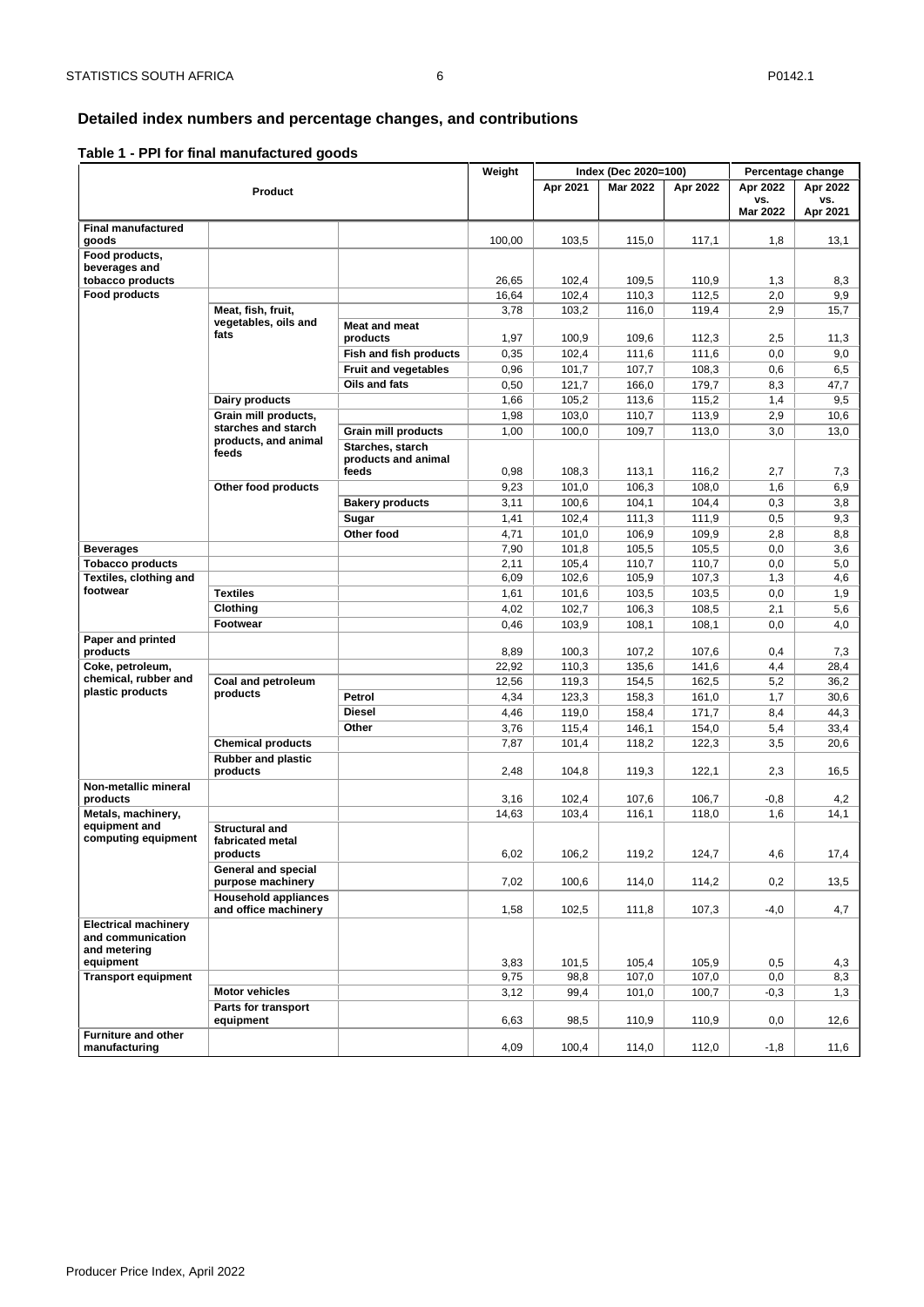#### **Figure 1.1 - Contributions to the monthly percentage change in PPI for final manufactured goods**

Product  $0,3$ Food products, bev...d tobacco products Textiles, clothing and footwear  $0,1$ Paper and printed products  $0,0$ Coke, petroleum, c...d plastic products  $1,2$ Non-metallic mineral products  $0,0$ Metals, machinery,...omputing equipment  $0.2$ Electrical machine...metering equipment  $0,0$  $0,0$ **Transport equipment** Furniture and other manufacturing  $-0,1$ Residual  $0,1$  $-0.2$  $0,0$  $0,2$  $0,4$  $0,6$  $0,8$  $1,0$  $1,2$ Percentage points

#### **Figure 1.2 - Contributions to the annual percentage change in PPI for final manufactured goods** Product

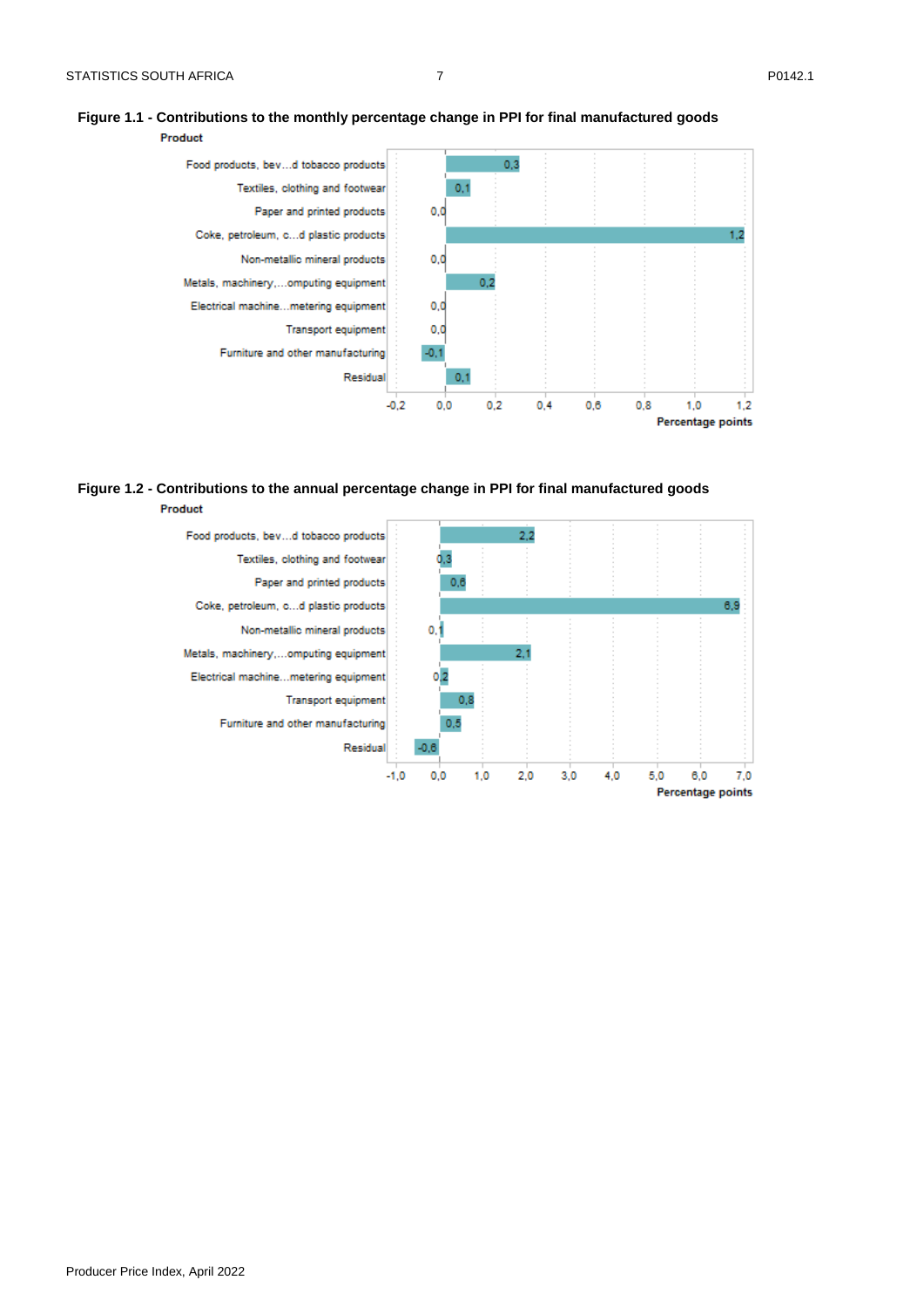|                    |                                              |                             | Weight |          | Index (Dec 2020=100) |          |                 | Percentage change |
|--------------------|----------------------------------------------|-----------------------------|--------|----------|----------------------|----------|-----------------|-------------------|
|                    | <b>Product</b>                               |                             |        | Apr 2021 | <b>Mar 2022</b>      | Apr 2022 | Apr 2022        | Apr 2022          |
|                    |                                              |                             |        |          |                      |          | VS.             | VS.               |
|                    |                                              |                             |        |          |                      |          | <b>Mar 2022</b> | Apr 2021          |
| Intermediate       |                                              |                             | 100,00 | 108,1    | 125,0                | 127,1    | 1,7             | 17,6              |
| manufactured goods | <b>Textiles and leather</b>                  |                             |        |          |                      |          |                 |                   |
|                    | goods                                        |                             | 1,80   | 91,5     | 100.0                | 99,9     | $-0,1$          | 9,2               |
|                    | Sawmilling and wood                          |                             | 12,81  | 103,7    | 116,2                | 119,0    | 2,4             | 14,8              |
|                    | Chemicals, rubber and                        |                             | 34,50  | 114,8    | 130,6                | 132,0    | 1.1             | 15,0              |
|                    | plastic products                             | <b>Basic and other</b>      |        |          |                      |          |                 |                   |
|                    |                                              | chemicals                   | 23,93  | 123,4    | 145,9                | 147,4    | 1,0             | 19,4              |
|                    |                                              | <b>Plastic products</b>     | 9,03   | 107,9    | 122,4                | 123,6    | 1,0             | 14,6              |
|                    |                                              | <b>Rubber products</b>      | 1,54   | 106,3    | 118,1                | 120,1    | 1.7             | 13,0              |
|                    | Glass and glass                              |                             |        |          |                      |          |                 |                   |
|                    | products                                     |                             | 3,06   | 99,6     | 108,4                | 108,7    | 0,3             | 9,1               |
|                    | <b>Basic and fabricated</b>                  |                             | 41,85  | 109,2    | 133,0                | 136,4    | 2,6             | 24,9              |
|                    | metals                                       | <b>Basic iron and steel</b> | 19,14  | 113,0    | 146,7                | 151,2    | 3,1             | 33,8              |
|                    |                                              | <b>Basic precious and</b>   |        |          |                      |          |                 |                   |
|                    |                                              | non-ferrous metals          |        |          |                      |          |                 |                   |
|                    |                                              | and castings                | 22,71  | 104,3    | 114,8                | 117,1    | 2,0             | 12,3              |
|                    | <b>Recycling and</b><br>manufacturing n.e.c. |                             | 5,99   | 98,9     | 114,1                | 112,7    | $-1,2$          | 14,0              |

#### **Table 2 - PPI for intermediate manufactured goods**

#### **Figure 2.1 - Contributions to the monthly percentage change in PPI for intermediate manufactured goods**  Product



#### **Figure 2.2 - Contributions to the annual percentage change in PPI for intermediate manufactured goods** Product

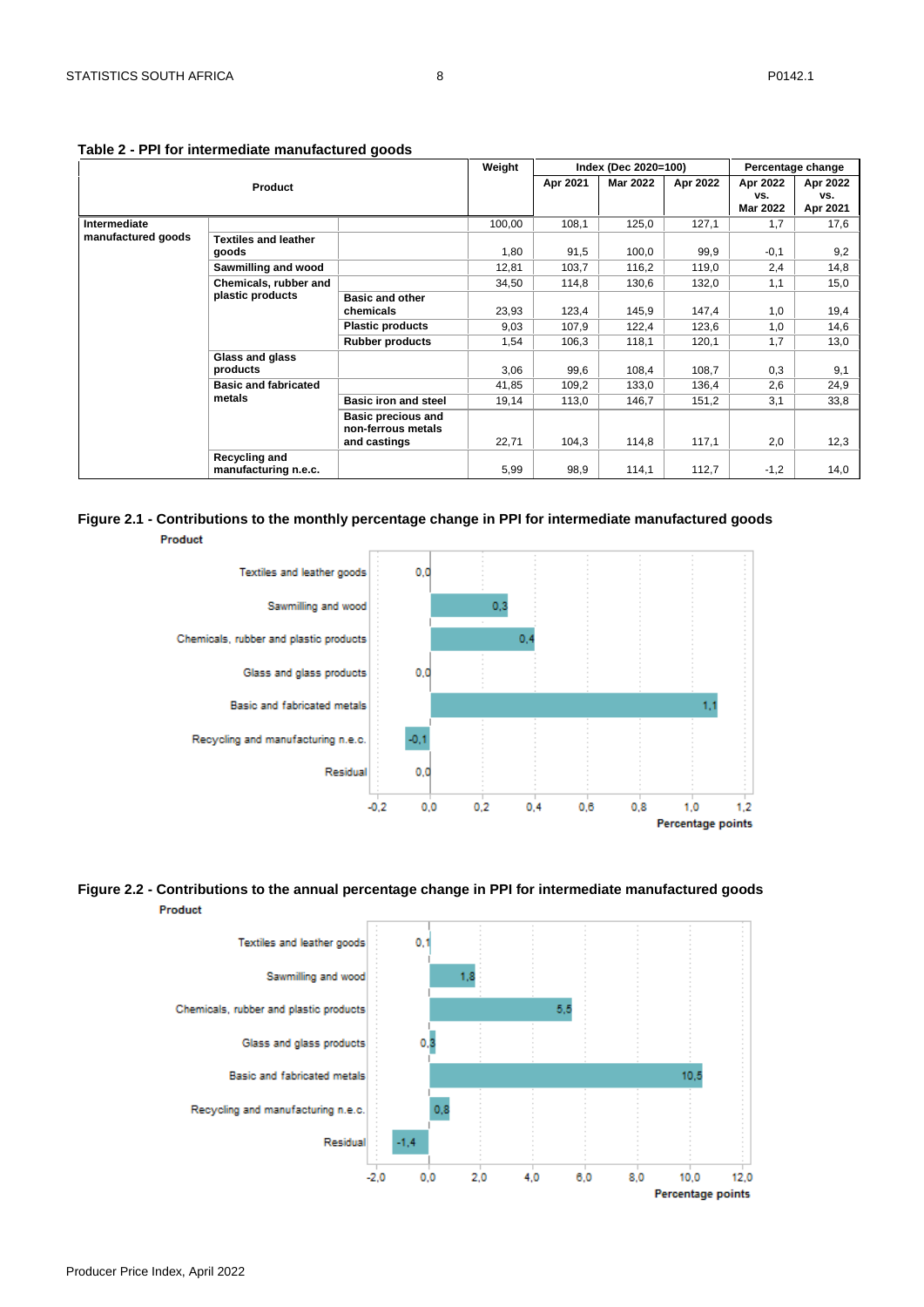|                              |                    | Weight |          | Index (Dec 2020=100) |          | Percentage change      |                 |
|------------------------------|--------------------|--------|----------|----------------------|----------|------------------------|-----------------|
|                              | Product            |        | Apr 2021 | Mar 2022             | Apr 2022 | Apr 2022               | Apr 2022        |
|                              |                    |        |          |                      |          | VS.<br><b>Mar 2022</b> | VS.<br>Apr 2021 |
|                              |                    |        |          |                      |          |                        |                 |
| <b>Electricity and water</b> |                    | 100.00 | 105.2    | 114.6                | 118.7    | 3,6                    | 12,8            |
|                              | <b>Electricity</b> | 83,33  | 105,9    | 116,0                | 120,7    | 4,1                    | 14,0            |
|                              | Water              | 16,67  | 101,1    | 105,2                | 106,4    | 1.1                    | 5,2             |

#### **Table 3 - PPI for electricity and water**





#### **Figure 3.2 - Contributions to the annual percentage change in PPI for electricity and water**

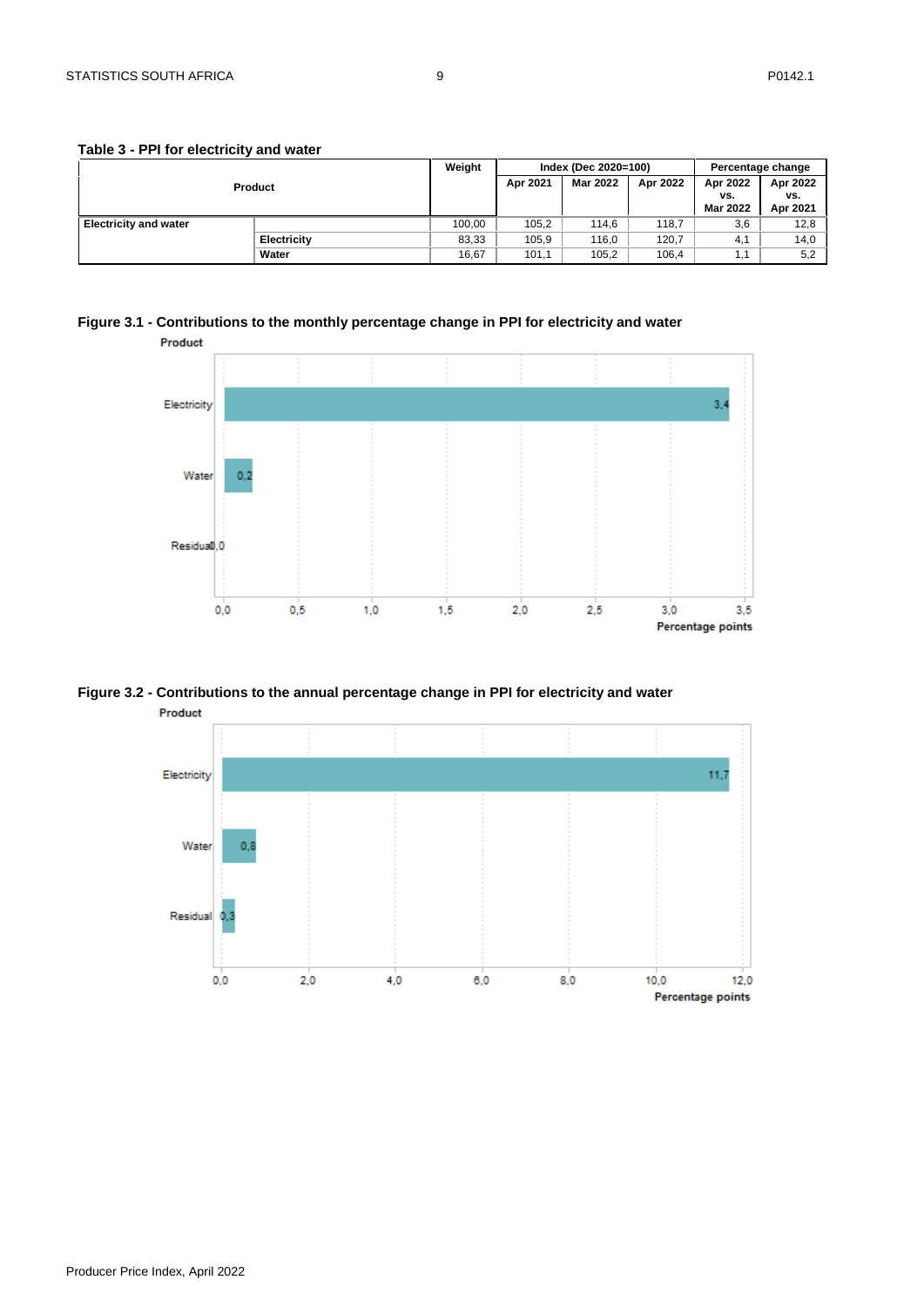#### **Table 4 - PPI for mining**

|        |                                                                                                             | Weight |          | Index (Dec 2020=100) |          |                                                                 | Percentage change           |
|--------|-------------------------------------------------------------------------------------------------------------|--------|----------|----------------------|----------|-----------------------------------------------------------------|-----------------------------|
|        |                                                                                                             |        | Apr 2021 | <b>Mar 2022</b>      | Apr 2022 | Apr 2022<br>vs.<br>Mar 2022<br>2,7<br>2,2<br>1,7<br>5,0<br>-7.9 | Apr 2022<br>VS.<br>Apr 2021 |
| Mining |                                                                                                             | 100,00 | 111.5    | 120.4                | 123.7    |                                                                 | 10,9                        |
|        | Product<br>Coal and gas<br>Gold and other metal ores<br>Non-ferrous metal ores<br>Stone quarrying, clay and | 30,31  | 96,3     | 126.0                | 128,8    |                                                                 | 33,7                        |
|        |                                                                                                             | 23,94  | 105,2    | 108.5                | 110,3    |                                                                 | 4,8                         |
|        |                                                                                                             | 38,39  | 130,8    | 129,2                | 135,7    |                                                                 | 3,7                         |
|        | diamonds                                                                                                    | 7,35   | 99,7     | 98,7                 | 90,9     |                                                                 | $-8,8$                      |

#### **Figure 4.1 - Contributions to the monthly percentage change in PPI for mining**



**Figure 4.2 - Contributions to the annual percentage change in PPI for mining** Product

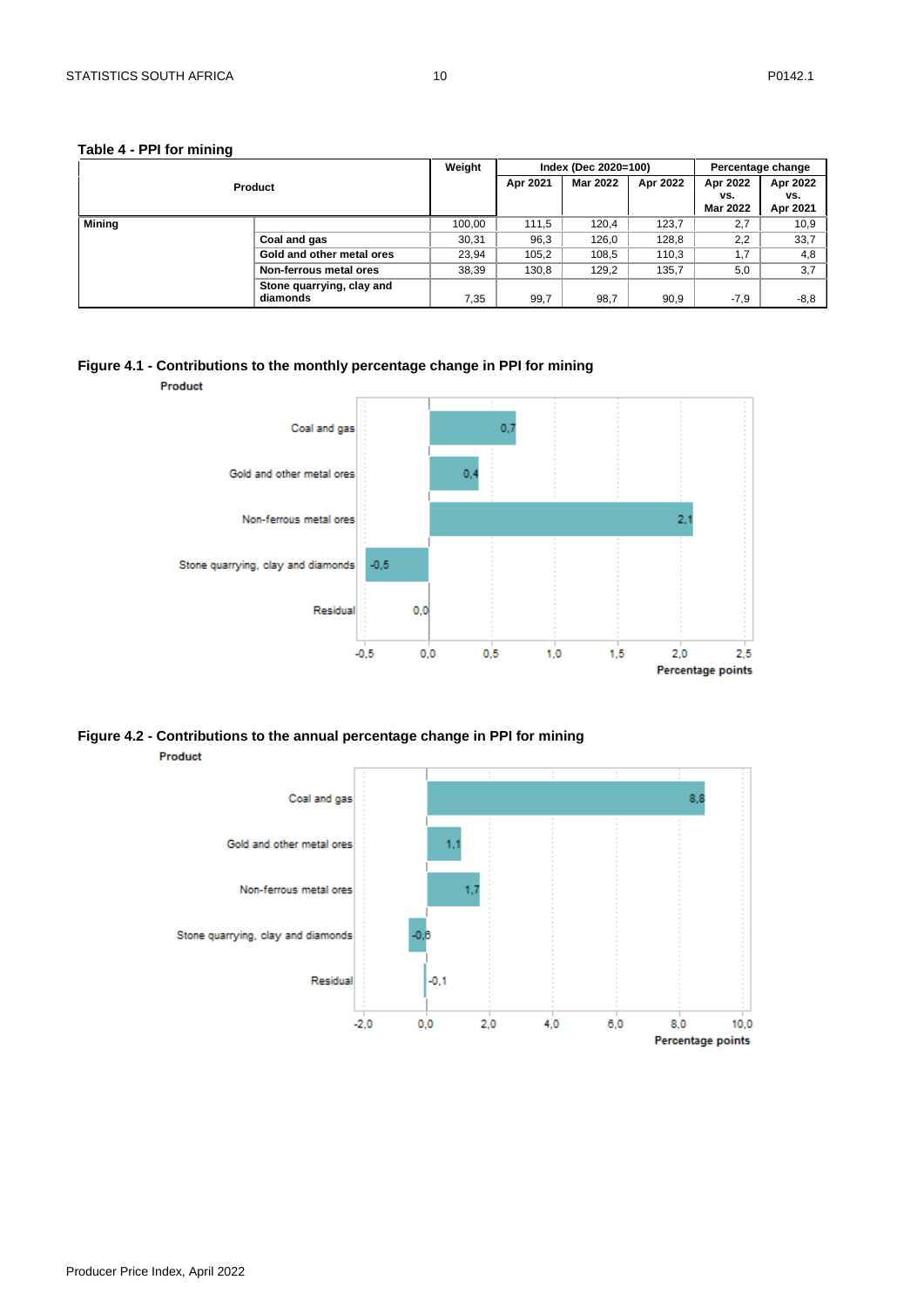|                       |                                       |                             | Weight |          | Index (Dec 2020=100) |                        |                 | Percentage change |
|-----------------------|---------------------------------------|-----------------------------|--------|----------|----------------------|------------------------|-----------------|-------------------|
| <b>Product</b>        |                                       |                             |        | Apr 2021 | <b>Mar 2022</b>      | Apr 2022               | Apr 2022        | Apr 2022          |
|                       |                                       |                             |        |          |                      | VS.<br><b>Mar 2022</b> | VS.<br>Apr 2021 |                   |
| Agriculture, forestry |                                       |                             |        |          |                      |                        |                 |                   |
| and fishing           |                                       |                             | 100,00 | 96.8     | 111,6                | 114,0                  | 2,2             | 17,8              |
| <b>Agriculture</b>    |                                       |                             | 85,72  | 96,2     | 112.7                | 114.7                  | 1,8             | 19,2              |
|                       | Products of crops and<br>horticulture |                             | 46,99  | 90,3     | 104.9                | 104,8                  | $-0,1$          | 16,1              |
|                       |                                       | <b>Cereals and other</b>    |        |          |                      |                        |                 |                   |
|                       |                                       | crops                       | 22,23  | 96,1     | 121,7                | 123,1                  | 1,2             | 28,1              |
|                       |                                       | <b>Fruit and vegetables</b> | 24,76  | 85,9     | 90,9                 | 89,6                   | $-1,4$          | 4,3               |
|                       | Live animals and<br>animal products   |                             | 38,73  | 102,6    | 121,3                | 125,7                  | 3,6             | 22,5              |
|                       |                                       | Live animals                | 29,24  | 100.7    | 122.1                | 127,3                  | 4,3             | 26,4              |
|                       |                                       | Milk and eggs               | 8,16   | 108,2    | 120,1                | 122,9                  | 2,3             | 13,6              |
|                       |                                       | Other animal products       | 1,32   | 109,0    | 112,6                | 109,1                  | $-3,1$          | 0,1               |
| Forestry              |                                       |                             | 4.97   | 104,2    | 104.9                | 115.9                  | 10,5            | 11,2              |
| <b>Fishing</b>        |                                       |                             | 9,31   | 96,8     | 105,2                | 106,4                  | 1,1             | 9,9               |

**Table 5 - PPI for agriculture, forestry and fishing**

**Figure 5.1 - Contributions to the monthly percentage change in PPI for agriculture, forestry and fishing**  Product



**Figure 5.2 - Contributions to the annual percentage change in PPI for agriculture, forestry and fishing** Product

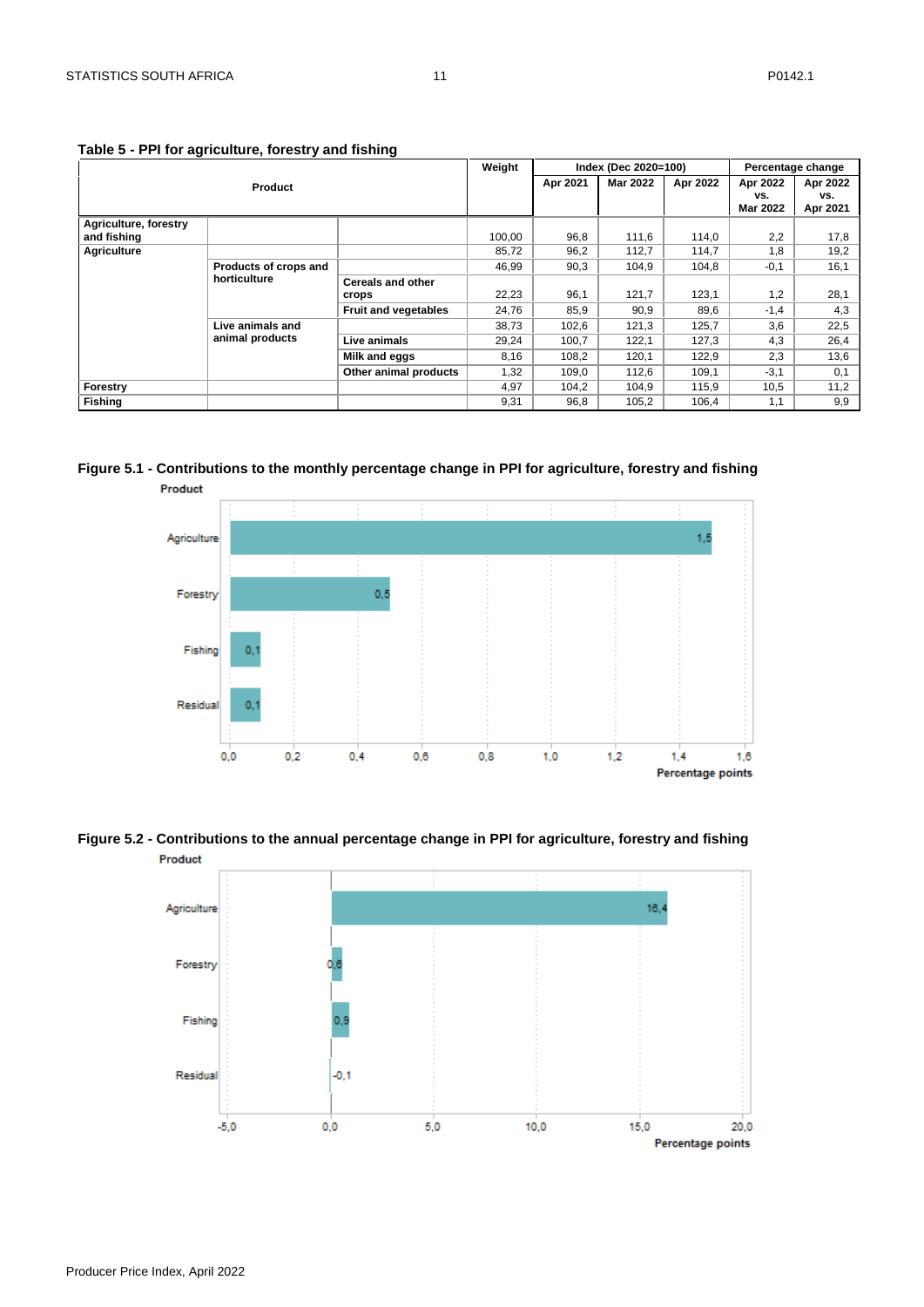### <span id="page-12-0"></span>**Explanatory notes**

| <b>Purpose and</b>       | The Producer Price Index (PPI) measures changes in the prices of locally produced                                                                                                                                                                                                                                                                                                                                                               |
|--------------------------|-------------------------------------------------------------------------------------------------------------------------------------------------------------------------------------------------------------------------------------------------------------------------------------------------------------------------------------------------------------------------------------------------------------------------------------------------|
| results of the<br>survey | commodities. A sample of producers is surveyed each month and the results of this<br>survey are used to compile the producer price indices for final manufactured goods,<br>intermediate manufactured goods, electricity and water, mining, and agriculture,<br>forestry and fishing. The PPI can be used as an economic indicator of inflation, as an<br>escalator in contracts and as a deflator in the calculation of the national accounts. |
|                          | Further information on the weighting structure, sources of information and methods of<br>compilation of the PPI can be found in the PPI sources and methods document,<br>available on the Stats SA website.                                                                                                                                                                                                                                     |

### <span id="page-12-1"></span>**Glossary**

| <b>Producer Price</b><br><b>Index</b> | The PPI is defined as "A measure of the change in the prices of goods either as they<br>leave their place of production or as they enter the production process (OECD)."                                                                                                                                                                                                                                                                 |
|---------------------------------------|------------------------------------------------------------------------------------------------------------------------------------------------------------------------------------------------------------------------------------------------------------------------------------------------------------------------------------------------------------------------------------------------------------------------------------------|
| <b>Contributions</b>                  | The monthly (annual) contribution of a specific product or group of products to the<br>specific PPI is calculated by multiplying the weight of this product or group of products<br>with the difference of the current index and the previous month (year) index for this<br>product or group of products, divided by the index for the specific index, for the previous<br>month (year).                                                |
| <b>Annual inflation</b><br>rate       | The annual inflation rate per specific PPI is the change in the specific PPI for all items<br>of the relevant month of the current year compared with the specific PPI for all items of<br>the same month in the previous year expressed as a percentage.                                                                                                                                                                                |
| <b>Annual percentage</b><br>change    | The annual percentage change is the change in the index of the relevant month of the<br>current year compared with the index of the same month in the previous year<br>expressed as a percentage.                                                                                                                                                                                                                                        |
| Average annual<br>inflation rate      | The average annual inflation rate is the change in the average specific PPI for all items<br>of one year compared with the average specific PPI for all items of the previous year<br>expressed as a percentage.                                                                                                                                                                                                                         |
| Average annual<br>percentage change   | The average annual percentage change is the change in the average index of one year<br>compared with the average index of the previous year expressed as a percentage.                                                                                                                                                                                                                                                                   |
| <b>Monthly percentage</b><br>change   | The monthly percentage change is the change in the specific PPI of the relevant month<br>compared with the specific PPI of the previous month expressed as a percentage.                                                                                                                                                                                                                                                                 |
| <b>Chain linking</b>                  | The construction of a continuous price series by multiplying together price indices that<br>have been using different weights reference periods. The resulting index is referred to<br>as a chained index (Practical Guide to producing Consumer Price Indices; 2009).<br>Linking is intended to ensure that the individual indices on all levels show the correct<br>development through time, but leads to non-additivity (IMF, 2005). |